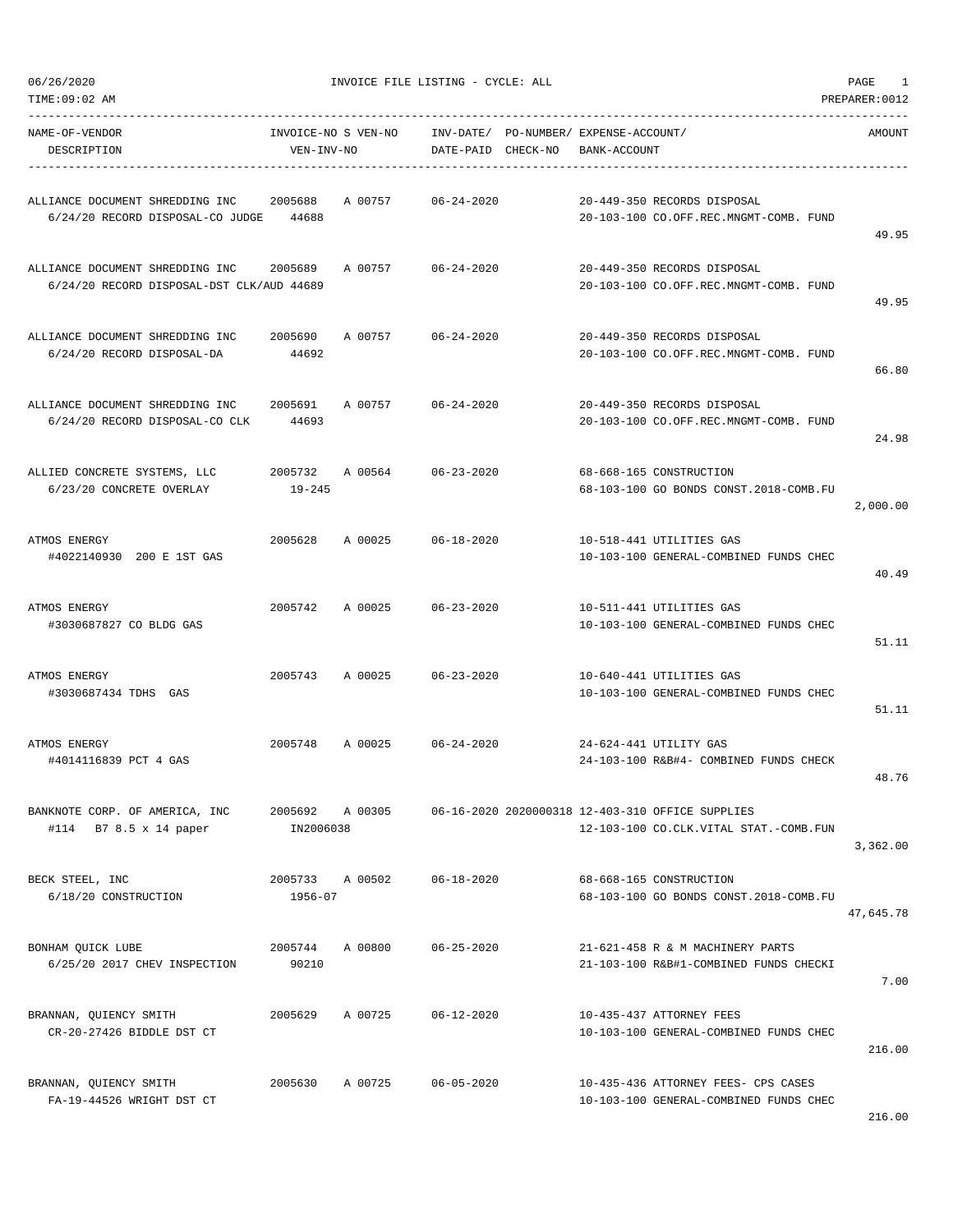| NAME-OF-VENDOR<br>DESCRIPTION                                                  | INVOICE-NO S VEN-NO<br>VEN-INV-NO        | INV-DATE/ PO-NUMBER/ EXPENSE-ACCOUNT/<br>DATE-PAID CHECK-NO | BANK-ACCOUNT                                                                  | AMOUNT     |
|--------------------------------------------------------------------------------|------------------------------------------|-------------------------------------------------------------|-------------------------------------------------------------------------------|------------|
| BRESE-LEBRON LAW, PLLC<br>CR-19-26936 HUTCHINSON DST CT                        | 2005631<br>A 00449 06-09-2020            |                                                             | 10-435-437 ATTORNEY FEES<br>10-103-100 GENERAL-COMBINED FUNDS CHEC            | 408.00     |
| BRESE-LEBRON LAW, PLLC<br>CR-19-27060 HASSELL DST CT                           | 2005632<br>A 00449 06-05-2020            |                                                             | 10-435-437 ATTORNEY FEES<br>10-103-100 GENERAL-COMBINED FUNDS CHEC            | 450.50     |
| BRYCO-BRYANT CO<br>6/30/20 MASONRY                                             | 2005734 A 00508<br>8                     | $06 - 30 - 2020$                                            | 68-668-168 MASONRY AND STONE<br>68-103-100 GO BONDS CONST.2018-COMB.FU        | 188,340.02 |
| CASH<br>6/24/20 2011 CHEV REGISTRATION                                         | 2005693 A<br>PLATE 1404942               | $06 - 24 - 2020$                                            | 21-621-458 R & M MACHINERY PARTS<br>21-103-100 R&B#1-COMBINED FUNDS CHECKI    | 7.50       |
| CEC FACILITIES GROUP, LLC<br>6/30/20 CONSTRUCTION                              | 2005735 A 00493 06-30-2020<br>E1936-8    |                                                             | 68-668-165 CONSTRUCTION<br>68-103-100 GO BONDS CONST. 2018-COMB.FU            | 26,125.00  |
| CIRCLE STAR QUICK LUBE & TIRE $2005633$ A 00610<br>5/27/20 2018 DODGE CONST.#1 | 11-0166064                               | $05 - 27 - 2020$                                            | 10-551-330 AUTO EXPENSE-GAS AND OIL<br>10-103-100 GENERAL-COMBINED FUNDS CHEC | 31.63      |
| CIRCLE STAR QUICK LUBE & TIRE<br>5/29/20 2018 FORD UNIT 1068                   | 2005634 A 00610 05-29-2020<br>11-0166198 |                                                             | 10-560-454 R & M AUTOMOBILES<br>10-103-100 GENERAL-COMBINED FUNDS CHEC        | 53.95      |
| CIRCLE STAR QUICK LUBE & TIRE<br>6/2/20 2018 CHEV UNIT 1408                    | 2005635 A 00610<br>11-0166475            | $06 - 02 - 2020$                                            | 10-560-454 R & M AUTOMOBILES<br>10-103-100 GENERAL-COMBINED FUNDS CHEC        | 64.00      |
| CIRCLE STAR QUICK LUBE & TIRE 2005636 A 00610<br>6/10/20 2017 FORD UNIT 1113   | 11-0167072                               | $06 - 10 - 2020$                                            | 10-560-454 R & M AUTOMOBILES<br>10-103-100 GENERAL-COMBINED FUNDS CHEC        | 43.00      |
| CIRCLE STAR QUICK LUBE & TIRE<br>6/11/20 2019 FORD UNIT 5206                   | 2005637<br>A 00610<br>11-0167125         | $06 - 11 - 2020$                                            | 10-560-454 R & M AUTOMOBILES<br>10-103-100 GENERAL-COMBINED FUNDS CHEC        | 43.00      |
| CIRCLE STAR QUICK LUBE & TIRE<br>6/17/20 2018 FORD UNIT 1068                   | 2005638 A 00610<br>11-0167586            | $06 - 17 - 2020$                                            | 10-560-454 R & M AUTOMOBILES<br>10-103-100 GENERAL-COMBINED FUNDS CHEC        | 90.95      |
| CIRCLE STAR QUICK LUBE & TIRE<br>6/3/20 2017 FORD UNIT 4017                    | 2005639 A 00610<br>11-0166551            | $06 - 03 - 2020$                                            | 10-560-454 R & M AUTOMOBILES<br>10-103-100 GENERAL-COMBINED FUNDS CHEC        | 15.00      |
| CIRCLE STAR QUICK LUBE & TIRE<br>6/9/20 2019 FORD UNIT 4616                    | 2005640<br>A 00610<br>11-0166940         | $06 - 09 - 2020$                                            | 10-560-454 R & M AUTOMOBILES<br>10-103-100 GENERAL-COMBINED FUNDS CHEC        | 43.00      |
| CIRCLE STAR QUICK LUBE & TIRE<br>6/10/20 2017 FORD UNIT 4017                   | 2005641<br>A 00610<br>11-0167029         | $06 - 10 - 2020$                                            | 10-560-454 R & M AUTOMOBILES<br>10-103-100 GENERAL-COMBINED FUNDS CHEC        |            |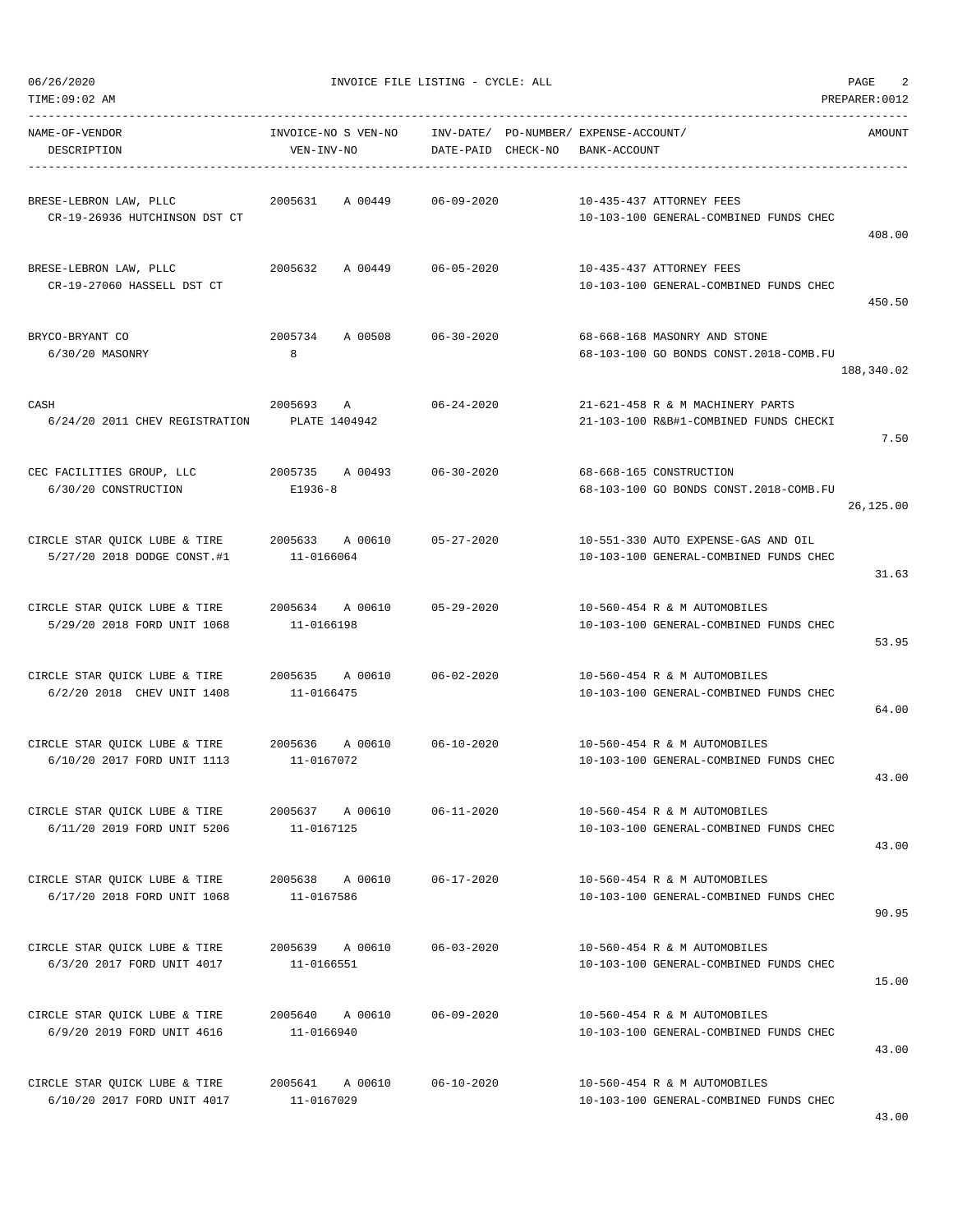TIME:09:02 AM PREPARER:0012

----------------------------------------------------------------------------------------------------------------------------------- NAME-OF-VENDOR INVOICE-NO S VEN-NO INV-DATE/ PO-NUMBER/ EXPENSE-ACCOUNT/ AMOUNT DESCRIPTION VEN-INV-NO DATE-PAID CHECK-NO BANK-ACCOUNT ----------------------------------------------------------------------------------------------------------------------------------- CIRCLE STAR QUICK LUBE & TIRE 2005642 A 00610 06-15-2020 10-560-454 R & M AUTOMOBILES 6/15/20 2018 FORD UNIT 6384 11-0167408 10-103-100 GENERAL-COMBINED FUNDS CHEC 47.49 CIRCLE STAR QUICK LUBE & TIRE 2005643 A 00610 06-19-2020 10-560-454 R & M AUTOMOBILES 6/19/20 2018 FORD UNIT 4599 11-0167695 10-103-100 GENERAL-COMBINED FUNDS CHEC 15.00 CIRCLE STAR QUICK LUBE & TIRE 2005644 A 00610 06-22-2020 10-560-454 R & M AUTOMOBILES 6/22/20 2018 FORD UNIT 4599 11-0167813 10-103-100 GENERAL-COMBINED FUNDS CHEC 43.00 CIRCLE STAR QUICK LUBE & TIRE 2005645 A 00610 05-27-2020 10-560-454 R & M AUTOMOBILES 5/27/20 2016 FORD UNIT 7622 11-0166096 10-103-100 GENERAL-COMBINED FUNDS CHEC 32.50 CIRCLE STAR QUICK LUBE & TIRE 2005698 A 00610 06-10-2020 22-622-459 R & M MACH. TIRES & TUBES 6/10/20 JOHN DEERE TIRES 11-0167065 22-103-100 R&B#2- COMBINED FUNDS CHECK 100.00 CIRCLE STAR QUICK LUBE & TIRE 2005699 A 00610 06-18-2020 22-622-458 R & M MACHINERY PARTS 6/18/20 2014 CHEV INSPECTION 11-0167612 22-103-100 R&B#2- COMBINED FUNDS CHECK 7.00 CIRCLE STAR QUICK LUBE & TIRE 2005700 A 00610 06-18-2020 22-622-458 R & M MACHINERY PARTS 6/18/20 2011 GMC INSPECTION 11-0167617 22-103-100 R&B#2- COMBINED FUNDS CHECK 7.00 CONTRACTORS ACCESS EQUIPMENT, INC 2005736 A 00497 06-16-2020 68-668-165 CONSTRUCTION #R017562 ALUM JOIST 6/10-7/7/20 0055254 68-103-100 GO BONDS CONST.2018-COMB.FU 420.00 DELL MARKETING L.P. 2005646 A 00696 06-17-2020 2020000347 10-496-310 OFFICE SUPPLIES #33874740 47GMH Toner 10400660259 10-103-100 GENERAL-COMBINED FUNDS CHEC 124.44 EVANS, MICHAEL S. 2005647 A 00438 06-16-2020 10-435-436 ATTORNEY FEES- CPS CASES FA-19-44128 BEESON DST CT 10-103-100 GENERAL-COMBINED FUNDS CHEC 1,020.00 EVANS, MICHAEL S. 2005648 A 00438 06-16-2020 10-435-436 ATTORNEY FEES- CPS CASES FA-19-44104 MORRISON DST CT 10-103-100 GENERAL-COMBINED FUNDS CHEC 595.00 FANNIN COUNTY TAX ASSESSOR-COL 2005701 A 00797 05-29-2020 22-622-458 R & M MACHINERY PARTS 5/29/20 2014 CHEV REGISTRATION PLATE 1146782 22-103-100 R&B#2- COMBINED FUNDS CHECK 7.50 FANNIN COUNTY TAX ASSESSOR-COL 2005702 A 00797 03-30-2020 22-622-458 R & M MACHINERY PARTS 3/30/20 2008 CHEV REGISTRATION PLATE 1187258 22-103-100 R&B#2- COMBINED FUNDS CHECK 7.50 FANNIN COUNTY TAX ASSESSOR-COL 2005745 A 00797 02-03-2020 21-621-458 R & M MACHINERY PARTS 2/3/20 2017 CHEV REGISTRATION PLATE 1290591 21-103-100 R&B#1-COMBINED FUNDS CHECKI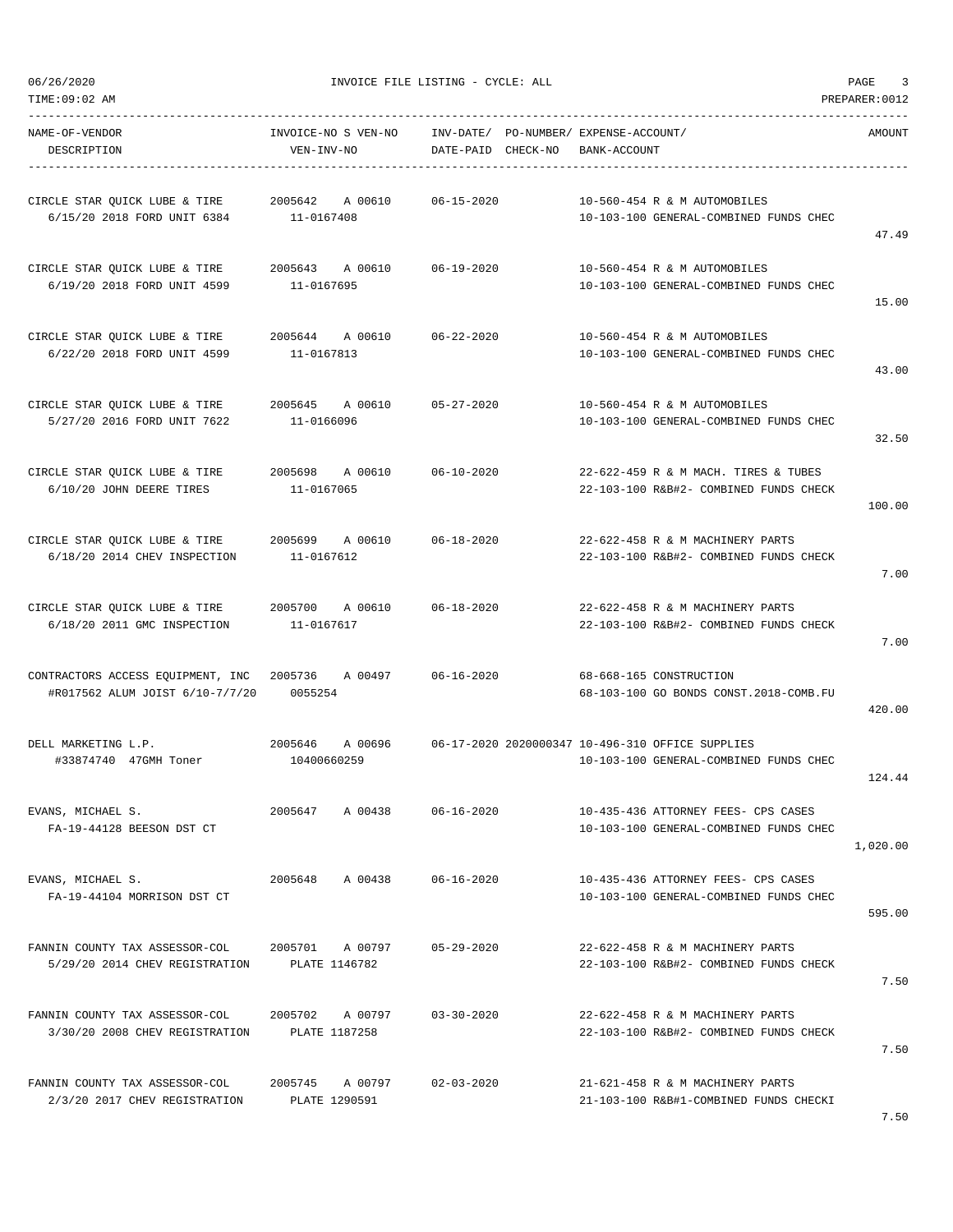| AMOUNT     | INV-DATE/ PO-NUMBER/ EXPENSE-ACCOUNT/<br>BANK-ACCOUNT                          | DATE-PAID CHECK-NO         |                 | INVOICE-NO S VEN-NO<br>VEN-INV-NO | NAME-OF-VENDOR<br>DESCRIPTION                                                             |
|------------|--------------------------------------------------------------------------------|----------------------------|-----------------|-----------------------------------|-------------------------------------------------------------------------------------------|
| 200.62     | 10-518-440 UTILITIES ELECTRICITY<br>10-103-100 GENERAL-COMBINED FUNDS CHEC     | 06-23-2020                 | A 00215         | 2005649<br>44                     | FIRST UNITED METHODIST CHURCH<br>6/23/20 MAY ELECTRIC                                     |
| 29.03      | 10-518-441 UTILITIES GAS<br>10-103-100 GENERAL-COMBINED FUNDS CHEC             | A 00215 06-23-2020         |                 | 2005650<br>44                     | FIRST UNITED METHODIST CHURCH<br>6/23/20 MAY GAS                                          |
| 105.56     | 10-518-442 UTILITIES WATER<br>10-103-100 GENERAL-COMBINED FUNDS CHEC           | A 00215 06-23-2020         |                 | 2005651<br>44                     | FIRST UNITED METHODIST CHURCH<br>6/23/20 MAY WATER/SEWER                                  |
| 65.43      | 10-518-443 TRASH PICKUP SERVICE<br>10-103-100 GENERAL-COMBINED FUNDS CHEC      | 06-23-2020                 |                 | 2005652 A 00215<br>44             | FIRST UNITED METHODIST CHURCH<br>6/23/20 MAY TRASH                                        |
| 277.61     | 10-510-315 COPIER RENTAL<br>10-103-100 GENERAL-COMBINED FUNDS CHEC             | 2005653 A 00236 06-18-2020 |                 | INV792357                         | FUNCTION 4, LLC<br>#9A1068 TURNER COPIES                                                  |
| 108,157.50 | 68-668-165 CONSTRUCTION<br>68-103-100 GO BONDS CONST.2018-COMB.FU              | 2005737 A 00528 06-30-2020 |                 | $\mathbf{1}$                      | GALLANT SERVICES, LLC<br>6/30/20 CONSTRUCTION                                             |
| 1,159.00   | 10-435-437 ATTORNEY FEES<br>10-103-100 GENERAL-COMBINED FUNDS CHEC             | 06-04-2020                 |                 |                                   | GAYLON P. RIDDELS LAW FIRM, PC          2005654      A 00512<br>CR-17-26234 HARPER DST CT |
| 1,057.06   | 24-624-459 R & M MACH. TIRES & TUBES<br>24-103-100 R&B#4- COMBINED FUNDS CHECK | 06-02-2020                 | 2005727 A 00692 | 2173303                           | GRAHAM TRUCK TIRE CENTER<br>#1661 TIRE ALIGNMENT                                          |
| 504.00     | 22-622-343 R & B MAT. HARDWRE & LUMB<br>22-103-100 R&B#2- COMBINED FUNDS CHECK | 2005703 A 00464 06-10-2020 |                 | 4564344                           | GREENVILLE STEEL LTD<br>#2063 PIPE FENCING                                                |
| 45,688.35  | 68-668-165 CONSTRUCTION<br>68-103-100 GO BONDS CONST. 2018-COMB.FU             | $06 - 19 - 2020$           | A 00507         | 2005738<br>1243                   | H & G SYSTEMS, L.P.<br>6/19/20 CONSTRUCTION                                               |
| 167.31     | 22-622-341 R & B MAT. ROCK & GRAVEL<br>22-103-100 R&B#2- COMBINED FUNDS CHECK  | 06-15-2020                 | A 00701         | 2005704<br>78418                  | J.R. THOMPSON, INC.<br>#1051 ROCK & GRAVEL                                                |
| 335.53     | 22-622-341 R & B MAT. ROCK & GRAVEL<br>22-103-100 R&B#2- COMBINED FUNDS CHECK  | $06 - 15 - 2020$           | A 00701         | 2005705<br>78433                  | J.R. THOMPSON, INC.<br>#1051 ROCK & GRAVEL                                                |
| 490.04     | 22-622-341 R & B MAT. ROCK & GRAVEL<br>22-103-100 R&B#2- COMBINED FUNDS CHECK  | $06 - 17 - 2020$           | A 00701         | 2005706<br>78483                  | J.R. THOMPSON, INC.<br>#1051 ROCK & GRAVEL                                                |
|            | 22-622-341 R & B MAT. ROCK & GRAVEL<br>22-103-100 R&B#2- COMBINED FUNDS CHECK  | $06 - 18 - 2020$           | A 00701         | 2005707<br>78540                  | J.R. THOMPSON, INC.<br>#1051 ROCK & GRAVEL                                                |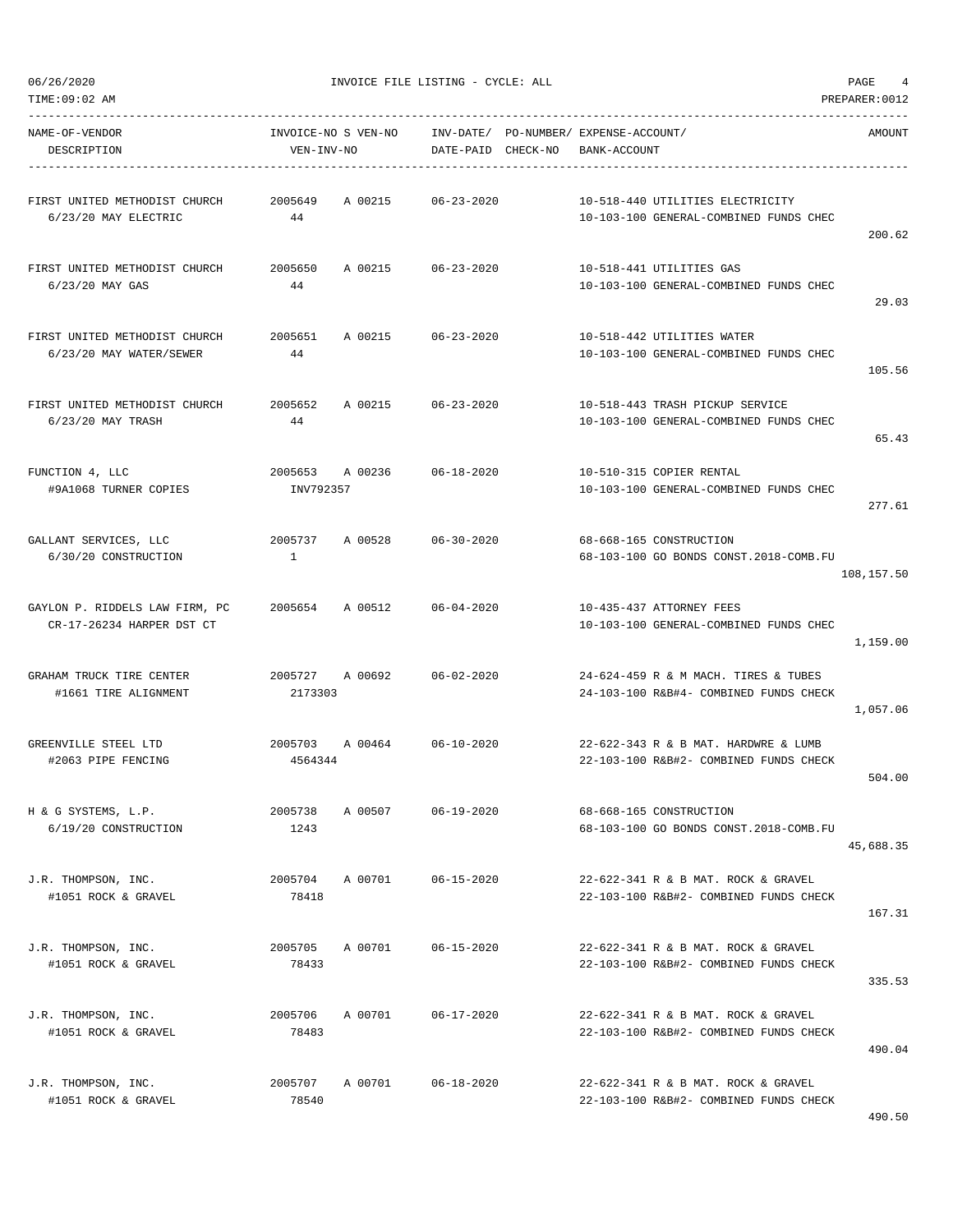| TIME:09:02 AM                                                                 |                                    |                                    |                                                                                             | PREPARER: 0012 |
|-------------------------------------------------------------------------------|------------------------------------|------------------------------------|---------------------------------------------------------------------------------------------|----------------|
| NAME-OF-VENDOR<br>DESCRIPTION                                                 | INVOICE-NO S VEN-NO<br>VEN-INV-NO  | INV-DATE/<br>DATE-PAID<br>CHECK-NO | PO-NUMBER / EXPENSE-ACCOUNT /<br>BANK-ACCOUNT                                               | AMOUNT         |
| KONICA MINOLTA PREMIER FINANCE<br>#1284057 COPIER LEASE-ENVIRO                | 2005655<br>A 00444<br>68548083     | $06 - 20 - 2020$                   | 10-590-315 COPIER RENTAL<br>10-103-100 GENERAL-COMBINED FUNDS CHEC                          | 73.29          |
| KONICA MINOLTA PREMIER FINANCE<br>#1284057 COPIER LEASE-CCL                   | 2005656<br>A 00444<br>68548083     | $06 - 20 - 2020$                   | 10-410-315 COPIER RENTAL<br>10-103-100 GENERAL-COMBINED FUNDS CHEC                          | 97.72          |
| KONICA MINOLTA PREMIER FINANCE<br>#1284057 COPIER LEASE-AUD/CO CLK            | 2005657<br>A 00444<br>68548083     | $06 - 20 - 2020$                   | 10-510-315 COPIER RENTAL<br>10-103-100 GENERAL-COMBINED FUNDS CHEC                          | 314.27         |
| KONICA MINOLTA PREMIER FINANCE<br>#1284057 COPIER LEASE-S ANNEX               | 2005658<br>A 00444<br>68548083     | $06 - 20 - 2020$                   | 10-513-315 COPIER RENTAL<br>10-103-100 GENERAL-COMBINED FUNDS CHEC                          | 97.72          |
| KONICA MINOLTA PREMIER FINANCE<br>#1284057 COPIER LEASE-TAX ASSESSOR 68548083 | 2005659<br>A 00444                 | $06 - 20 - 2020$                   | 10-499-315 COPIER EXPENSE<br>10-103-100 GENERAL-COMBINED FUNDS CHEC                         | 89.75          |
| KONICA MINOLTA PREMIER FINANCE<br>#1284057 COPIER LEASE-AGRILIFE              | 2005660<br>A 00444<br>68548083     | $06 - 20 - 2020$                   | 10-665-315 COPIER RENTAL<br>10-103-100 GENERAL-COMBINED FUNDS CHEC                          | 89.75          |
| KONICA MINOLTA PREMIER FINANCE<br>#1284057 COPIER LEASE-DA                    | 2005661<br>A 00444<br>68548083     | $06 - 20 - 2020$                   | 10-475-315 COPIER EXPENSE<br>10-103-100 GENERAL-COMBINED FUNDS CHEC                         | 101.52         |
| KONICA MINOLTA PREMIER FINANCE<br>#1284057 COPIER LEASE-JUV PROB              | 2005662<br>A 00444<br>68548083     | $06 - 20 - 2020$                   | 10-575-315 COPIER RENTAL<br>10-103-100 GENERAL-COMBINED FUNDS CHEC                          | 24.43          |
| MCCRAW MATERIALS<br>$6/19/20$ ROCK & GRAVEL                                   | 2005712<br>A 00095<br>27572        | $06 - 19 - 2020$                   | 23-623-341 R & B MAT. ROCK & GRAVEL<br>23-103-100 R&B#3-COMBINED FUNDS CHECKI               | 5,245.50       |
| NOBLE RESOURCES PEST CONTROL<br>#01990 PEST CONTROL PCT 3                     | 2005713<br>A 00420<br>2114111      | $06 - 18 - 2020$                   | 23-623-450 R&M BUILDING<br>23-103-100 R&B#3-COMBINED FUNDS CHECKI                           | 65.00          |
| OFFICE DEPOT<br>#29023460 Copy Paper                                          | 2005663<br>A 00216<br>510332725001 |                                    | 06-15-2020 2020000346 10-510-310 OFFICE SUPPLIES<br>10-103-100 GENERAL-COMBINED FUNDS CHEC  | 89.97          |
| OFFICE DEPOT<br>#29023460 Keyboard Tray                                       | A 00216<br>2005664<br>510332576001 |                                    | 06-13-2020 2020000346 10-450-572 OFFICE EQUIPMENT<br>10-103-100 GENERAL-COMBINED FUNDS CHEC | 54.79          |
| OFFICE DEPOT<br>#29023460 Office Supplies                                     | 2005665<br>A 00216<br>512813816001 |                                    | 06-18-2020 2020000354 10-645-310 OFFICE SUPPLIES<br>10-103-100 GENERAL-COMBINED FUNDS CHEC  | 267.37         |
| OFFICE DEPOT<br>#29023460 CLIPS                                               | 2005666<br>A 00216<br>512814151001 |                                    | 06-18-2020 2020000354 10-645-310 OFFICE SUPPLIES<br>10-103-100 GENERAL-COMBINED FUNDS CHEC  |                |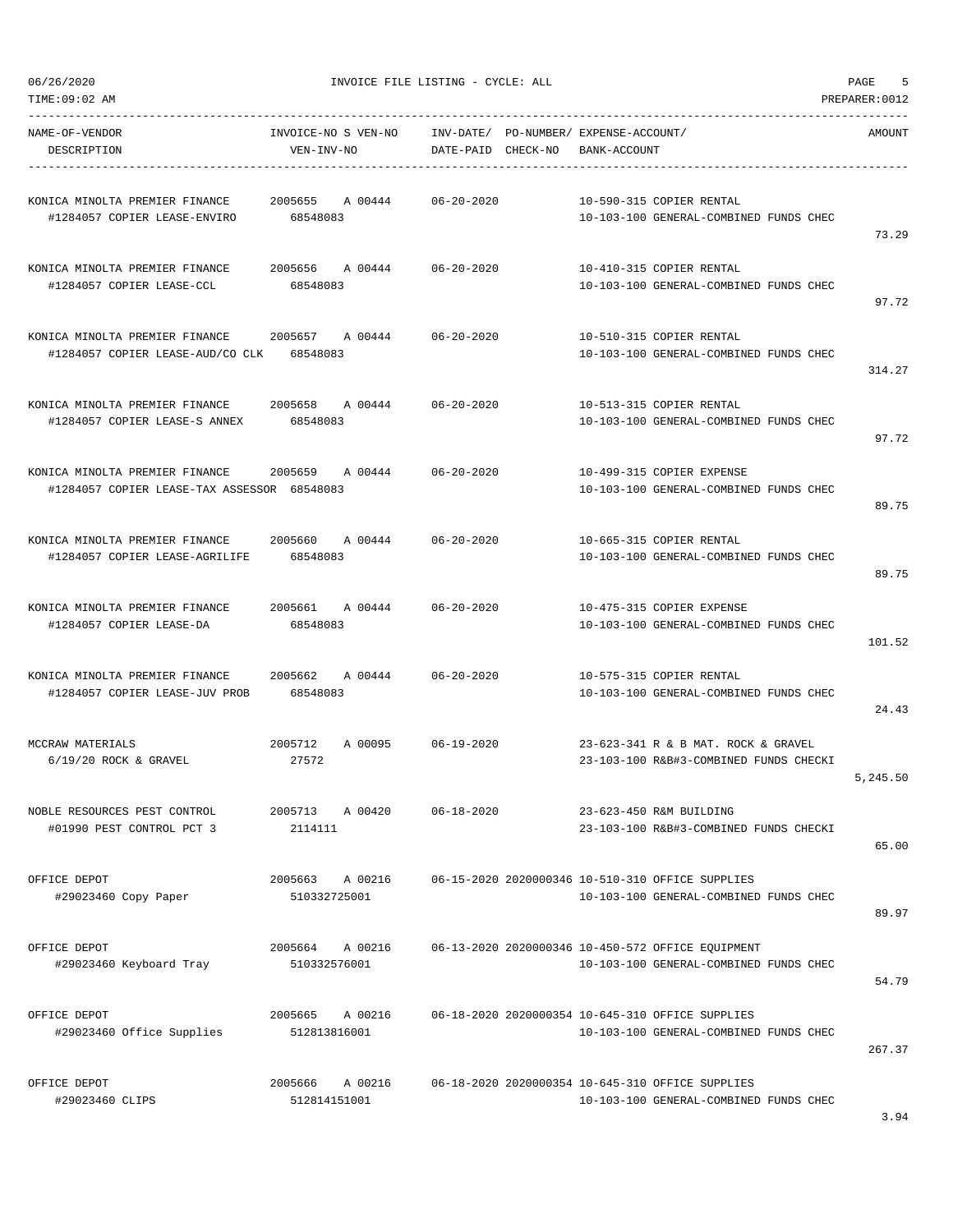| TIME:09:02 AM | PREPARER | :0012 |
|---------------|----------|-------|
| ___           |          |       |

| NAME-OF-VENDOR<br>DESCRIPTION                                | INVOICE-NO S VEN-NO<br>VEN-INV-NO  | INV-DATE/ PO-NUMBER/ EXPENSE-ACCOUNT/<br>CHECK-NO<br>BANK-ACCOUNT<br>DATE-PAID |                                                                                            | <b>AMOUNT</b> |
|--------------------------------------------------------------|------------------------------------|--------------------------------------------------------------------------------|--------------------------------------------------------------------------------------------|---------------|
| OFFICE DEPOT<br>#29023460 Office Supplies                    | 2005667<br>A 00216<br>512825795001 |                                                                                | 06-18-2020 2020000355 10-403-310 OFFICE SUPPLIES<br>10-103-100 GENERAL-COMBINED FUNDS CHEC | 116.98        |
| OFFICE DEPOT<br>#29023460 Office Supplies                    | 2005668<br>A 00216<br>513597238001 |                                                                                | 06-19-2020 2020000357 10-560-310 OFFICE SUPPLIES<br>10-103-100 GENERAL-COMBINED FUNDS CHEC | 257.66        |
| OFFICE DEPOT<br>#29023460 LEGAL PADS                         | 2005669<br>A 00216<br>513597637001 |                                                                                | 06-19-2020 2020000357 10-560-310 OFFICE SUPPLIES<br>10-103-100 GENERAL-COMBINED FUNDS CHEC | 30.78         |
| OTIS ELEVATOR COMPANY<br>5/11/20 CONSTRUCTION                | 2005739<br>A 00566<br>200102550100 | $05 - 22 - 2020$                                                               | 68-668-165 CONSTRUCTION<br>68-103-100 GO BONDS CONST.2018-COMB.FU                          | 4,500.00      |
| PARHAM, WILLIAM<br>50273 ROSS CO CT@LAW                      | A 00532<br>2005670                 | $06 - 17 - 2020$                                                               | 10-410-424 INDIGENT ATTORNEY FEES<br>10-103-100 GENERAL-COMBINED FUNDS CHEC                | 300.00        |
| PARIS ALTERNATOR & STARTER SERV.<br>6/1/20 R&M PARTS-PULLEY  | 2005714<br>A 00693<br>468728       | $06 - 01 - 2020$                                                               | 23-623-458 R & M MACHINERY PARTS<br>23-103-100 R&B#3-COMBINED FUNDS CHECKI                 | 25.00         |
| PARIS ALTERNATOR & STARTER SERV.<br>6/3/20 R&M PARTS-STARTER | 2005715<br>A 00693<br>468740       | $06 - 03 - 2020$                                                               | 23-623-458 R & M MACHINERY PARTS<br>23-103-100 R&B#3-COMBINED FUNDS CHECKI                 | 250.00        |
| PARIS CHEVROLET<br>6/19/20 R&M PARTS 01 DODGE PU             | 2005716<br>A 00267<br>6029713/1    | $06 - 19 - 2020$                                                               | 23-623-458 R & M MACHINERY PARTS<br>23-103-100 R&B#3-COMBINED FUNDS CHECKI                 | 603.39        |
| PERKINS, J. DANIEL<br>FA-15-42456 GASPER DST CT              | 2005671<br>A 00589                 | $06 - 11 - 2020$                                                               | 10-435-436 ATTORNEY FEES- CPS CASES<br>10-103-100 GENERAL-COMBINED FUNDS CHEC              | 654.50        |
| PRECISION DEMOLITION<br>#19-171-0 CONSTRUCTION               | 2005740<br>A 00473<br>20192871     | $06 - 19 - 2020$                                                               | 68-668-165 CONSTRUCTION<br>68-103-100 GO BONDS CONST.2018-COMB.FU                          | 231,593.85    |
| R.K. HALL, LLC<br>#1476 OIL SAND                             | 2005694 A 00638<br>242064          | $06 - 05 - 2020$                                                               | 21-621-344 R & B MAT ASPHALT /RD OIL<br>21-103-100 R&B#1-COMBINED FUNDS CHECKI             | 3,657.08      |
| R.K. HALL, LLC<br>#1476 OIL SAND                             | 2005695 A 00638<br>242881          | 06-11-2020                                                                     | 21-621-344 R & B MAT ASPHALT /RD OIL<br>21-103-100 R&B#1-COMBINED FUNDS CHECKI             | 3,663.74      |
| R.K. HALL, LLC<br>#1475 OIL SAND                             | 2005708 A 00638<br>241176          | $06 - 01 - 2020$                                                               | 22-622-344 R & B MAT. ASPHALT/RD OIL<br>22-103-100 R&B#2- COMBINED FUNDS CHECK             | 1,824.55      |
| R.K. HALL, LLC<br>#1474 ROCK & GRAVEL                        | 2005717<br>A 00638<br>241088       | $06 - 01 - 2020$                                                               | 23-623-341 R & B MAT. ROCK & GRAVEL<br>23-103-100 R&B#3-COMBINED FUNDS CHECKI              | 584.08        |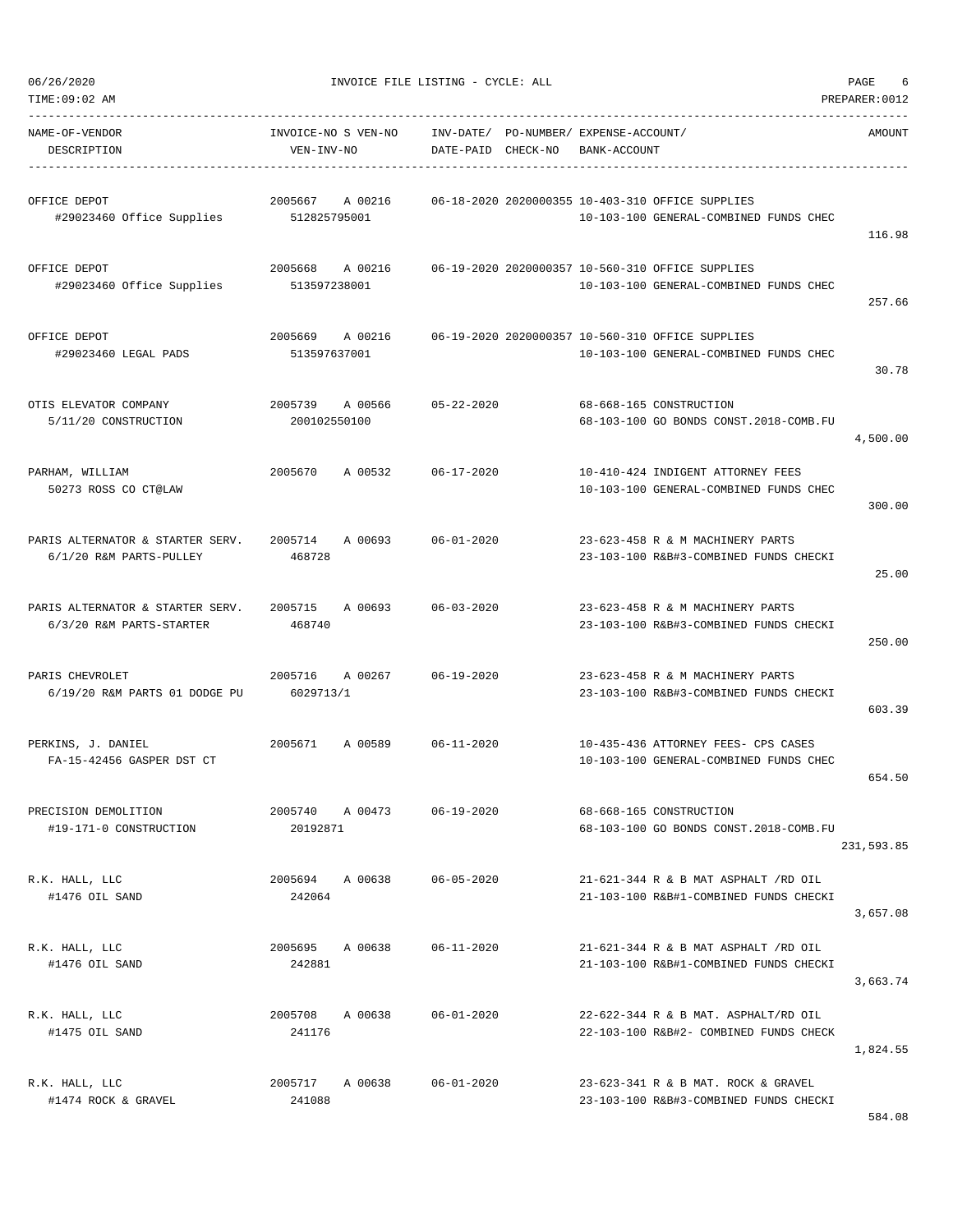TIME:09:02 AM PREPARER:0012

 $06/26/2020$  PAGE  $7$ 

| NAME-OF-VENDOR<br>DESCRIPTION                                                              | VEN-INV-NO                           | INVOICE-NO S VEN-NO     INV-DATE/ PO-NUMBER/ EXPENSE-ACCOUNT/ | DATE-PAID CHECK-NO | BANK-ACCOUNT |                                                                                          | AMOUNT   |
|--------------------------------------------------------------------------------------------|--------------------------------------|---------------------------------------------------------------|--------------------|--------------|------------------------------------------------------------------------------------------|----------|
| R.K. HALL, LLC<br>#1474 ROCK & GRAVEL                                                      | 241203                               | 2005718 A 00638 06-02-2020                                    |                    |              | 23-623-341 R & B MAT. ROCK & GRAVEL<br>23-103-100 R&B#3-COMBINED FUNDS CHECKI            | 196.56   |
| R.K. HALL, LLC<br>#1474 ROCK & GRAVEL                                                      | 241414                               | 2005719 A 00638 06-03-2020                                    |                    |              | 23-623-341 R & B MAT. ROCK & GRAVEL<br>23-103-100 R&B#3-COMBINED FUNDS CHECKI            | 592.24   |
| R.K. HALL, LLC<br>#1474 ROCK & GRAVEL                                                      | 241635                               | 2005720 A 00638 06-04-2020                                    |                    |              | 23-623-341 R & B MAT. ROCK & GRAVEL<br>23-103-100 R&B#3-COMBINED FUNDS CHECKI            | 583.52   |
| R.K. HALL, LLC<br>#1474 ROCK & GRAVEL                                                      | 242262                               | 2005721 A 00638 06-08-2020                                    |                    |              | 23-623-341 R & B MAT. ROCK & GRAVEL<br>23-103-100 R&B#3-COMBINED FUNDS CHECKI            | 206.98   |
| R.K. HALL, LLC<br>#1474 ROCK & GRAVEL                                                      | 242364                               | 2005722 A 00638 06-09-2020                                    |                    |              | 23-623-341 R & B MAT. ROCK & GRAVEL<br>23-103-100 R&B#3-COMBINED FUNDS CHECKI            | 416.17   |
| R.K. HALL, LLC<br>#1474 ROCK & GRAVEL                                                      | 242548                               | 2005723 A 00638 06-10-2020                                    |                    |              | 23-623-341 R & B MAT. ROCK & GRAVEL<br>23-103-100 R&B#3-COMBINED FUNDS CHECKI            | 612.94   |
| R.K. HALL, LLC<br>#1474 ROCK & GRAVEL                                                      | 242839                               | 2005724 A 00638 06-11-2020                                    |                    |              | 23-623-341 R & B MAT. ROCK & GRAVEL<br>23-103-100 R&B#3-COMBINED FUNDS CHECKI            | 610.14   |
| R.K. HALL, LLC<br>#1474 OIL SAND                                                           | 242510                               | 2005725 A 00638 06-09-2020                                    |                    |              | 23-623-344 R & B MAT. ASPHALT/RD OIL<br>23-103-100 R&B#3-COMBINED FUNDS CHECKI           | 3,322.80 |
| RDO EQUIPMENT CO<br>$2005709$ A 00353 05-19-2020<br>#7451001 310SL BACKHOE REPAIR W7175324 |                                      |                                                               |                    |              | 22-622-458 R & M MACHINERY PARTS<br>22-103-100 R&B#2- COMBINED FUNDS CHECK               | 1,102.40 |
| REINERT PAPER & CHEMICAL CENTER<br>#FANNI100 towels/glass cleaner 412281                   | 2005726                              | A 00478                                                       |                    |              | 06-16-2020 2020000345 23-623-340 SHOP SUPPLIES<br>23-103-100 R&B#3-COMBINED FUNDS CHECKI | 125.12   |
| RELIANCE FASTENERS OF DENISON<br>6/9/20 SHOP SUPPLY                                        | 2005710 A 00317<br>127907            |                                                               | 06-09-2020         |              | 22-622-340 SHOP SUPPLIES<br>22-103-100 R&B#2- COMBINED FUNDS CHECK                       | 118.58   |
| RELIANT<br>#2 533 980-5 CH ELECTRIC                                                        | 2005672 A 00289                      | 114 007 804 783 7                                             | 06-19-2020         |              | 10-510-440 UTILITIES ELECTRICITY<br>10-103-100 GENERAL-COMBINED FUNDS CHEC               | 130.06   |
| RELIANT<br>#2 533 982-1 CO BLDG ELECTRIC                                                   | 2005673 A 00289<br>114 007 804 785 2 |                                                               | 06-19-2020         |              | 10-511-440 UTILITIES ELECTRICITY<br>10-103-100 GENERAL-COMBINED FUNDS CHEC               | 379.72   |
| RELIANT<br>#2 533 981-3 TDHS ELECTRIC                                                      | 2005674 A 00289                      | 114 007 804 784 5                                             | 06-19-2020         |              | 10-640-440 UTILITIES ELECTRICITY<br>10-103-100 GENERAL-COMBINED FUNDS CHEC               |          |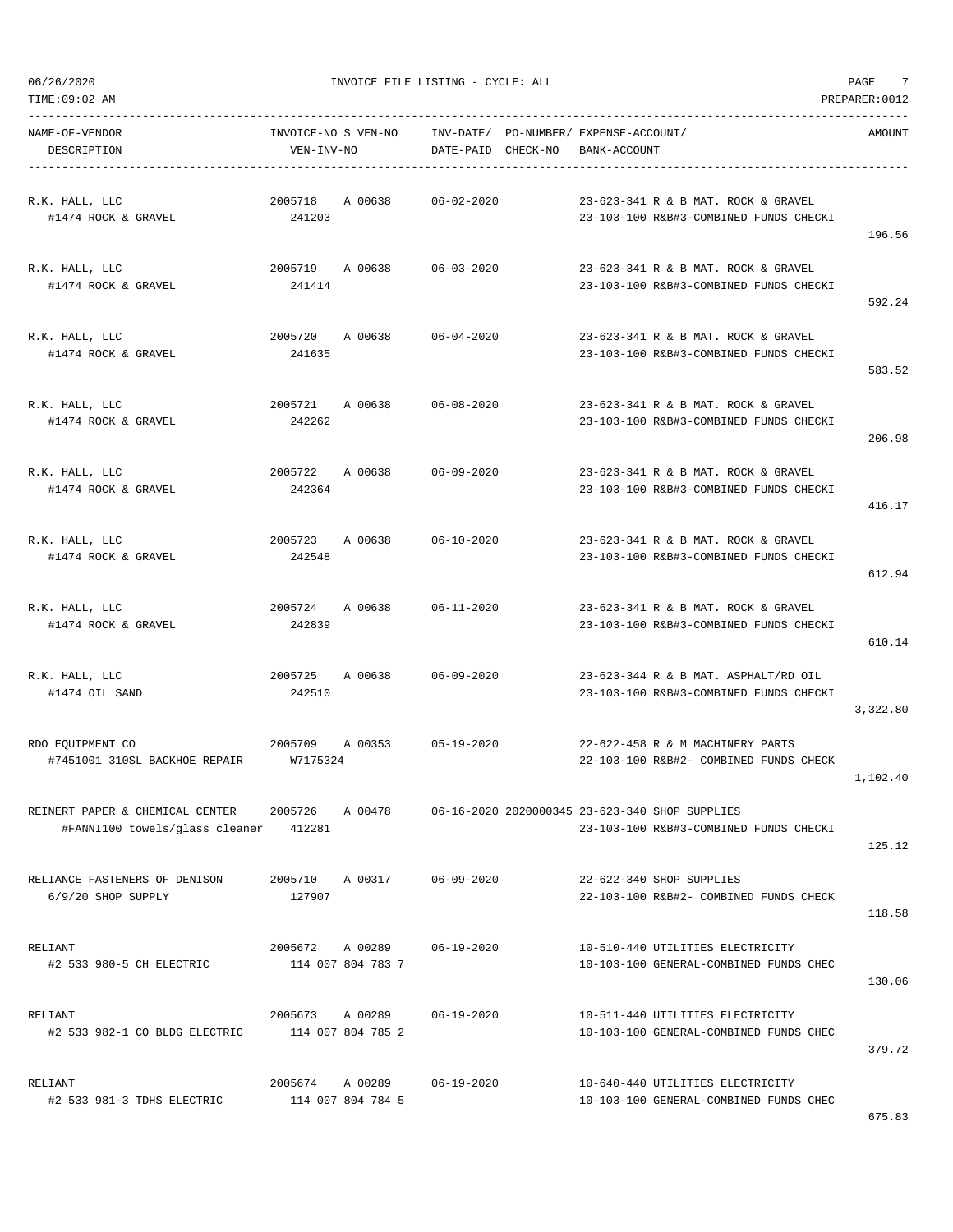| TIME:09:02 AM                                                                |                                   |                              |                        |          |                                             |                                                                                                      | PREPARER: 0012 |
|------------------------------------------------------------------------------|-----------------------------------|------------------------------|------------------------|----------|---------------------------------------------|------------------------------------------------------------------------------------------------------|----------------|
| NAME-OF-VENDOR<br>DESCRIPTION                                                | INVOICE-NO S VEN-NO<br>VEN-INV-NO |                              | INV-DATE/<br>DATE-PAID | CHECK-NO | PO-NUMBER/ EXPENSE-ACCOUNT/<br>BANK-ACCOUNT |                                                                                                      | AMOUNT         |
| RELIANT<br>#6 730 596-1 WINDOM ELECTRIC 116 007 399 629 1                    | 2005675                           | A 00289                      | $06 - 19 - 2020$       |          |                                             | 10-515-440 UTILITIES ELECTRICITY<br>10-103-100 GENERAL-COMBINED FUNDS CHEC                           | 272.25         |
| RELIANT<br>#6 878 909-8 WINDOM GDLT ELECTRIC 116 007 400 962 3               | 2005676                           | A 00289                      | 06-19-2020             |          |                                             | 10-515-440 UTILITIES ELECTRICITY<br>10-103-100 GENERAL-COMBINED FUNDS CHEC                           | 26.82          |
| RELIANT<br>#9 599 777-1 AGRILIFE ELECTRIC                                    | 2005677<br>303 001 624 308 5      | A 00289                      | $06 - 19 - 2020$       |          |                                             | 10-516-440 UTILITIES ELECTRICITY<br>10-103-100 GENERAL-COMBINED FUNDS CHEC                           | 249.68         |
| RELIANT<br>#15 119 264-8 TURNER ELECTRIC                                     | 2005678                           | A 00289<br>306 000 526 610 2 | $06 - 19 - 2020$       |          |                                             | 10-518-440 UTILITIES ELECTRICITY<br>10-103-100 GENERAL-COMBINED FUNDS CHEC                           | 182.43         |
| RELIANT<br>#7 357 371-8 PCT 4 ELECTRIC                                       | 2005728                           | A 00289<br>116 007 397 174 0 | 06-19-2020             |          |                                             | 24-624-440 UTILITY ELECTRICITY<br>24-103-100 R&B#4- COMBINED FUNDS CHECK                             | 128.55         |
| RELIANT<br>#12 434 985-3 1369 HWY 56 ELECTRIC 301 001 745 531 8              | 2005729                           | A 00289                      | 06-19-2020             |          |                                             | 24-624-440 UTILITY ELECTRICITY<br>24-103-100 R&B#4- COMBINED FUNDS CHECK                             | 69.93          |
| RELIANT<br>#12 434 984-6 RECRD3/FM273 ELECTRIC 301 001 745 530 0             | 2005730                           | A 00289                      | $06 - 19 - 2020$       |          |                                             | 24-624-440 UTILITY ELECTRICITY<br>24-103-100 R&B#4- COMBINED FUNDS CHECK                             | 20.27          |
| SANITATION SOLUTIONS, INC.<br>#194746 PCT 1 TRASH                            | 2005746<br>06P00588               | A 00349                      | $06 - 25 - 2020$       |          |                                             | 21-621-443 TRASH DUMPSTER PICKUP<br>21-103-100 R&B#1-COMBINED FUNDS CHECKI                           | 82.32          |
| SANITATION SOLUTIONS, INC.<br>#194564 PCT 3 TRASH                            | 2005747<br>06P00589               | A 00349                      | $06 - 25 - 2020$       |          |                                             | 23-623-443 TRASH DUMPSTER PICKUP<br>23-103-100 R&B#3-COMBINED FUNDS CHECKI                           | 82.32          |
| SOUTHERN TIRE MART, LLC<br>#214560 2 17.5+25 SGG LD 12PR L2 4170020345       | 2005696                           | A 00596                      |                        |          |                                             | 06-19-2020 2020000360 21-621-459 R & M MACH. TIRES & TUBES<br>21-103-100 R&B#1-COMBINED FUNDS CHECKI | 1,138.00       |
| SOUTHWEST FANNIN S.U.D.<br>#1210 PCT 1 WATER                                 | 2005697                           | A 00018                      | 06-18-2020             |          |                                             | 21-621-442 UTILITY WATER<br>21-103-100 R&B#1-COMBINED FUNDS CHECKI                                   | 19.15          |
| SPRINT<br>#700059508 SHERIFF INTERNET                                        | 2005679 A 00465<br>700059508-025  |                              | 06-20-2020             |          |                                             | 10-560-444 INTERNET SERVICE<br>10-103-100 GENERAL-COMBINED FUNDS CHEC                                | 149.08         |
| TEXAS COMMISSION ON ENVIRONMENTAL Q 2005680 A 00511<br>#0620074 6/30/20 FEES |                                   |                              | 06-15-2020             |          |                                             | 10-409-590 TCEQ PERMITS ENVIRONMENTAL<br>10-103-100 GENERAL-COMBINED FUNDS CHEC                      | 500.00         |
| TOPLINE HYDRAULICS INC<br>6/5/20 R&M PARTS-CYLINDER                          | 2005731<br>3989                   | A 00456 06-05-2020           |                        |          |                                             | 24-624-458 R & M MACHINERY PARTS<br>24-103-100 R&B#4- COMBINED FUNDS CHECK                           | 191.91         |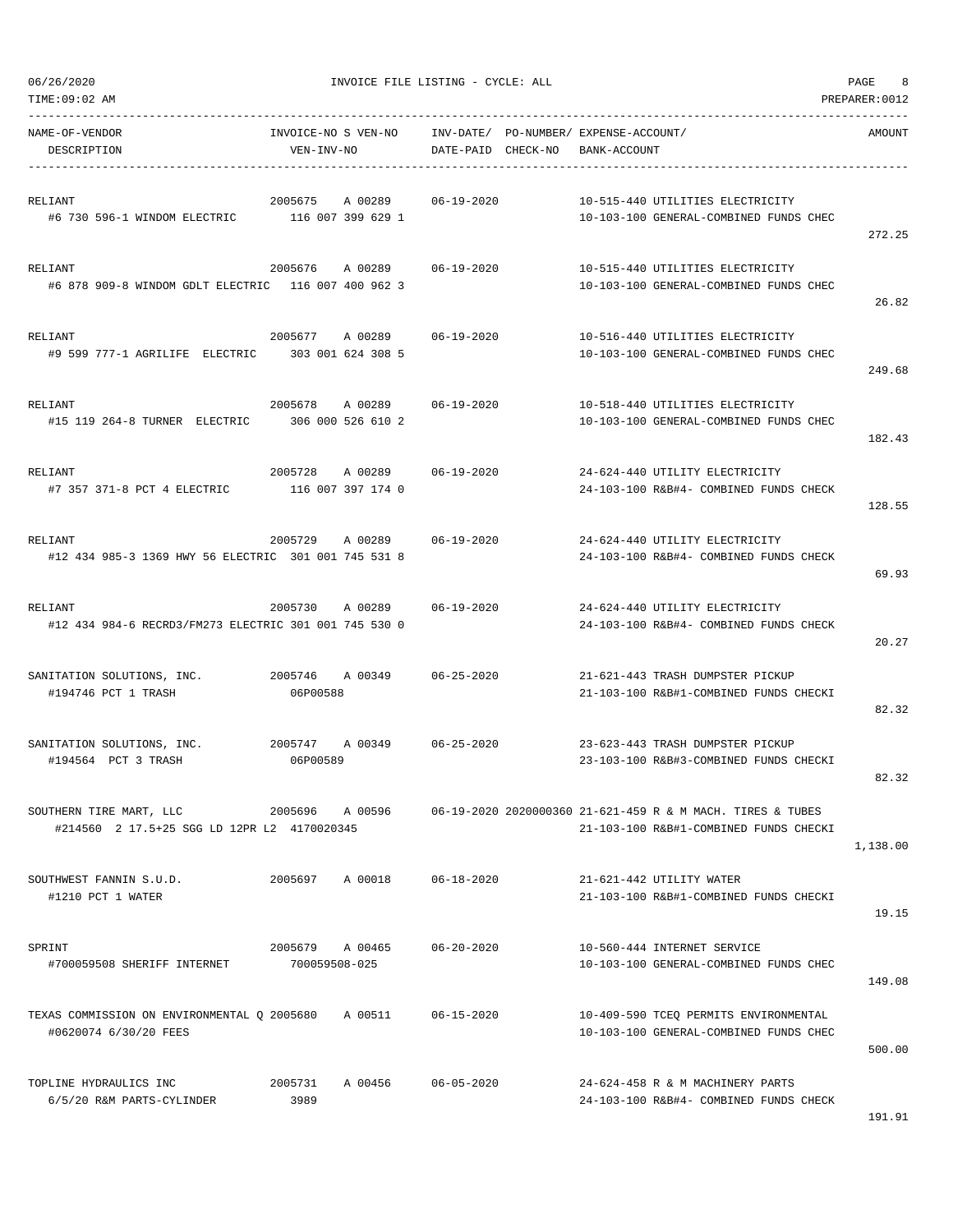| TIME:09:02 AM                                                 |                                                                         |                                 |                                                                            | PREPARER: 0012 |
|---------------------------------------------------------------|-------------------------------------------------------------------------|---------------------------------|----------------------------------------------------------------------------|----------------|
| NAME-OF-VENDOR<br>DESCRIPTION                                 | INVOICE-NO S VEN-NO INV-DATE/ PO-NUMBER/ EXPENSE-ACCOUNT/<br>VEN-INV-NO | DATE-PAID CHECK-NO BANK-ACCOUNT |                                                                            | AMOUNT         |
| TXU ENERGY<br>#900011583831 SA ELECTRIC                       | 2005681 A 00160 06-16-2020<br>055177513959                              |                                 | 10-513-440 UTILITIES ELECTRICITY<br>10-103-100 GENERAL-COMBINED FUNDS CHEC | 27.41          |
| TXU ENERGY<br>#100063401102 LAKE FANNIN ELECTRIC 054352620373 | 2005741 A 00160 06-18-2020                                              |                                 | 85-520-440 UTILITIES ELECTRICITY<br>85-103-100 LAKE FANNIN-COMBINED FUNDS  | 32.41          |
| VERIZON WIRELESS<br>#442108889-00001 COCLK                    | 2005682 A 00127 06-10-2020<br>9856362868                                |                                 | 10-404-421 ELECTION INTERNET<br>10-103-100 GENERAL-COMBINED FUNDS CHEC     | 75.98          |
| VERIZON WIRELESS<br>#442108889-00001 EMG MGMNT                | 2005683 A 00127 06-10-2020<br>9856362868                                |                                 | 10-406-421 EMERGENCY INTERNET<br>10-103-100 GENERAL-COMBINED FUNDS CHEC    | 37.99          |
| VERIZON WIRELESS<br>#442108889-00001 IT                       | 2005684 A 00127 06-10-2020<br>9856362868                                |                                 | 10-503-423 EMERGENCY INTERNET<br>10-103-100 GENERAL-COMBINED FUNDS CHEC    | 37.99          |
| VERIZON WIRELESS<br>#442108889-00001 JANITOR CELL             | 2005685 A 00127 06-10-2020<br>9856362868                                |                                 | 10-510-423 CELL PHONE<br>10-103-100 GENERAL-COMBINED FUNDS CHEC            | 26.27          |
| VERIZON WIRELESS<br>#442108889-00001 SHERIFF                  | 2005686 A 00127 06-10-2020<br>9856362868                                |                                 | 10-560-444 INTERNET SERVICE<br>10-103-100 GENERAL-COMBINED FUNDS CHEC      | 418.05         |
| VERIZON WIRELESS<br>#442108889-00001 JP3                      | 2005687 A 00127 06-10-2020<br>9856362868                                |                                 | 28-457-423 INTERNET SERVICE<br>28-103-100 J.P.#3 JUST.CT.TECH-COMB.FU      | 37.99          |
| WILSON CULVERTS, INC.<br>6/16/20 CULVERTS                     | 2005711<br>A 00654 06-16-2020<br>81623                                  |                                 | 22-622-342 R & B MAT. CULVERTS<br>22-103-100 R&B#2- COMBINED FUNDS CHECK   |                |

10,900.40